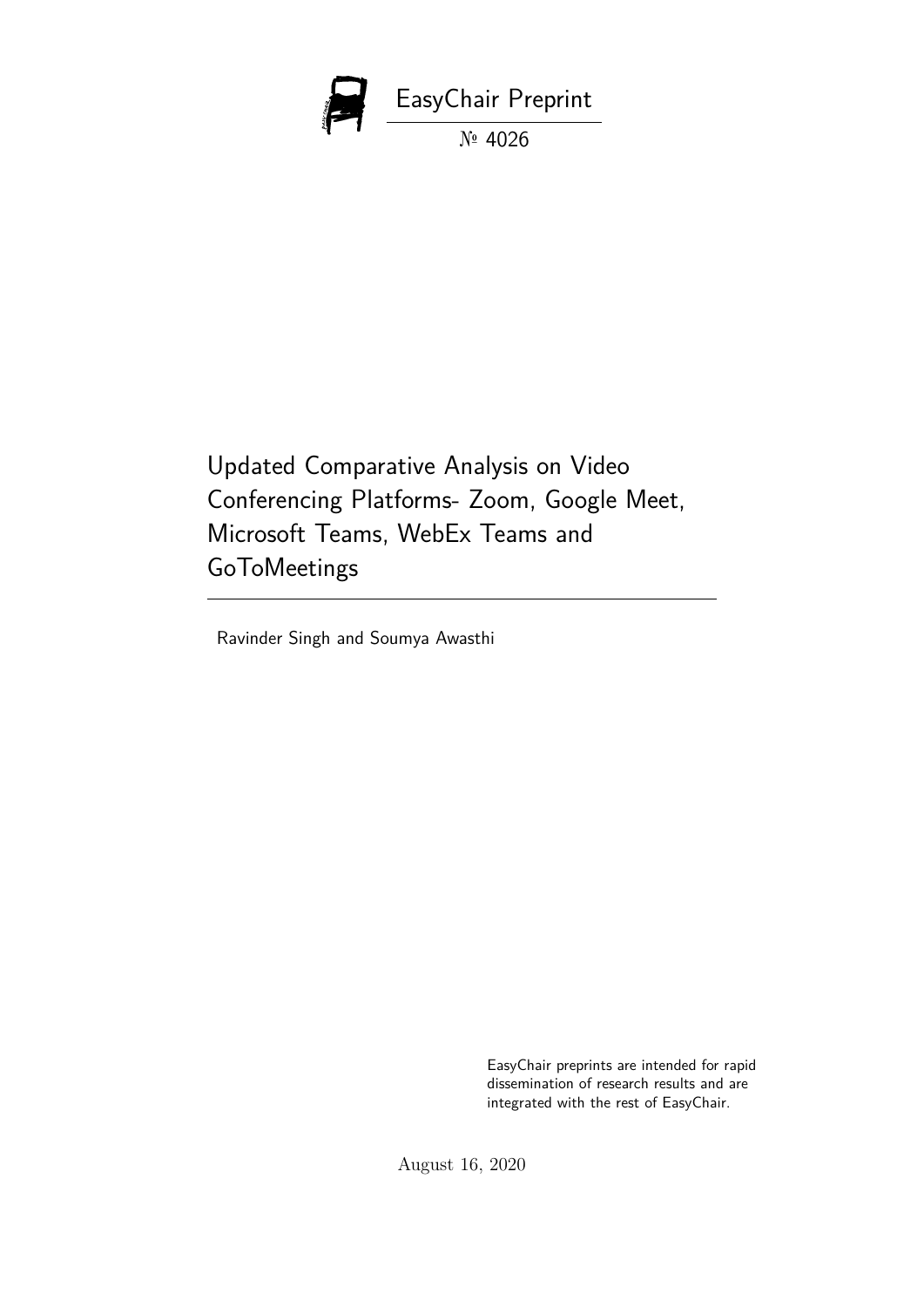# **Updated Comparative Analysis on Video Conferencing Platforms- Zoom, Google Meet, Microsoft Teams, WebEx Teams and GoToMeetings**

**Mr. Ravinder Singh<sup>1</sup>** Assistant Professor, CS Department, MSI, New Delhi E-mail: [ravindersingh@msi-ggsip.org](mailto:ravindersingh@msi-ggsip.org) **Soumya Awasthi <sup>2</sup>** BCA Student, CS Department, MSI, New Delhi E-mail: [soumya08114902018@msi-ggsip.org](mailto:soumya08114902018@msi-ggsip.org)

### **Abstract –**

In recent times, video conferencing apps are becoming a daily need for not only those who are working but for online interview too. The sudden increase in the traffic for these apps has both its cons and pros. Nowadays, there are many ups and downs in security, privacy of many popular video conferencing platforms. So, this paper will provide a comparative study of various video conferencing platforms mainly focused on Google Meet, Zoom, Microsoft Teams, Cisco WebEx Teams and GoToMeetings.

## **Index Terms -**

Zoombombed, hacked, loopholes, ATP, TAP, Encryption, G-Suite, Office365, SHA, VoIP.

# **1. Introduction –**

In today's world, there are many news relating which platform to use for video conferencing. Video conferencing apps are witnessing a huge rise in downloads due to lockdowns across the globe. These apps are used by working professionals for meetings, students for online calls and for just casual group video calls as well.

There are a very few options available for the users to choose from like Google Meet, Zoom and Microsoft Teams. Each app offers almost the same features but with exceptions in some.[1]

Video conferencing users are seeing an exponential growth as millions of people are working remotely due to COVID-19 pandemic. According to a report, video conferencing platforms downloads topped 62 million in the month of March 2020.[2] Now if the user is confused which video conferencing platform to use, here's a comparison between Google Meet, Zoom and Microsoft Teams.

# **2. Zoom –**

Nowadays, zoom is the most popular video conferencing app. [2] It has over 200 million daily users. Also, zoom is plagued with a huge number of security and privacy issues which they are trying to fix with regular updates. But it's still one of most preferred video conferencing platforms due to its ease of use. Zoom has great features like supporting 100 video participants and allowing 49 videos on screen. Also, it has extremely good features like screen sharing, screen recording, team chats and searchable history. Not only these but you can add custom backgrounds to your meetings.

This app which was once touted for its easy interface is now used along with terms like "hack" and "security issues". [2] For the very main reason this news is because last month zoom was hacked or "zoombombed".

Although, Zoom has fixed several security loopholes but still it will take time for the users to trust again.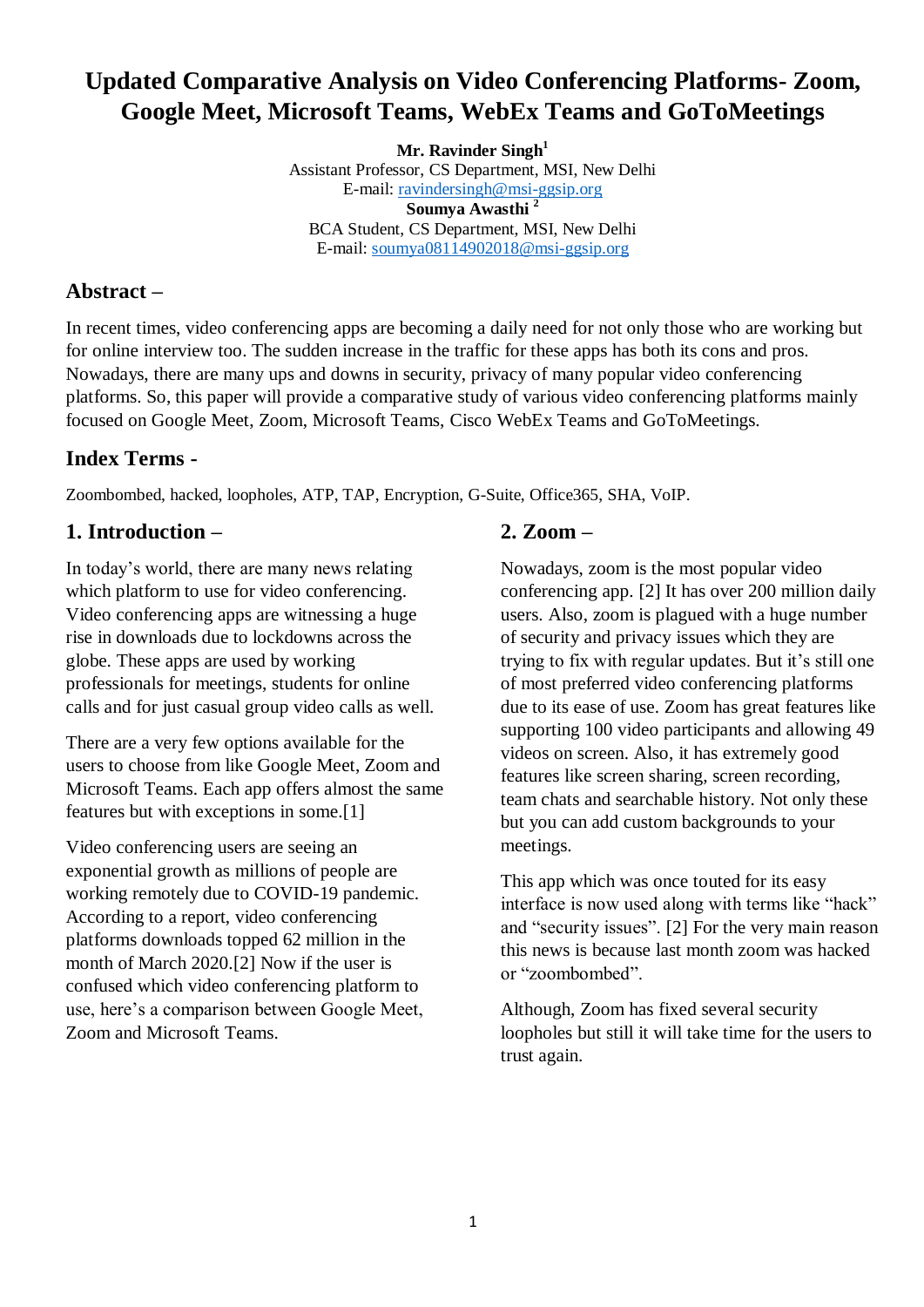

**FIG. 1.1 CHART FOR COMPARISON**

### **2.1Way to a safe video call –**

#### **2.2.1 Password protect your meetings**

Password protection is always been a best option for anything to hide. The user can prevent unwanted attendees from entering into the meeting as these will be password protected.

[3] Not only for one time but set a unique password every time the user starts a meeting.

Option is available in the settings tab.

#### **2.2.2 Locking up the meetings**

After the meeting starts, locking up the meeting prevents unwanted users to participate to join-randomly. This feature is available in "manage participants" tab.

### **2.2.3 Switch off participant screen sharing**

This feature is the most important one as many of the users such issues that anything suddenly appears on the screen without even authorising by that particular reason.

So, this feature allows you to allow only those who want to share the screen only with a particular authorisation from the head of the meeting.

## **2.2 Security and privacy issues –**

Zoom has been in a privacy storm lately with companies and many governmental agencies asking their employees to refrain from using zoom. Even the Ministry of Home Affairs has issued a two-page long document awaring users about the app's security issues.[3] Notably, this is not for the first time that Indian Government has cautioned people against using the popular video conferencing app. Earlier, Computer Emergency Response Team of India issued an advisory relating to app's security issues.

Zoom as part of their 90-day feature freeze has updated there adding a host of new features to their platform. In the part of changes, the company added a new ability for the users of zoom to set minimum meeting password and other requirements.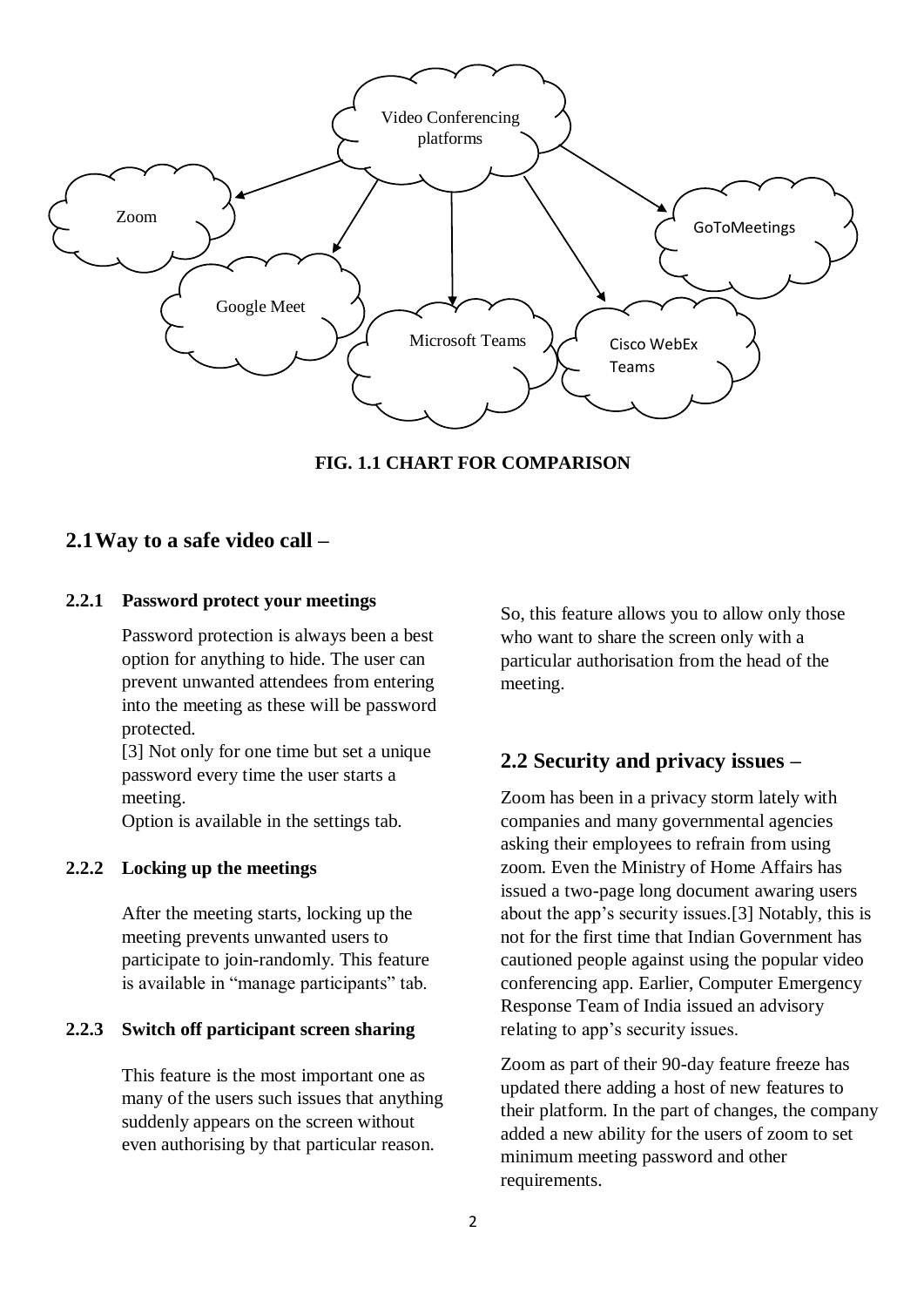## **3. Microsoft Teams –**

As zoom users the able to add custom backgrounds to their video meetings making it more interesting. Microsoft Teams has announced to launch custom backgrounds to Teams over a year back. [4] Also, Microsoft said that video conferencing on teams, which competes with other platforms, were up 1000% in the month of March 2020, with no absolute figure.

The latest feature for this comes at time the time when the platform gets a hike in user activity. Recently, Microsoft revealed that it has a daily user of 2.7 billion meeting minutes in one day. This is a total increase of 200% from 900 million revealed March 16 2020.

Microsoft Teams said that calls on their application, which competes with apps such as Slack Technologies and Zoom Communications, rose very high, with no particular figure. Microsoft also said 183,000 education organization, which include many schools, in 175 countries were now using Microsoft teams for education, although did not give a previous baseline.

## **3.1 Security and compliance –**

This platform is built on office 365, enterprise – grade cloud, delivering user the advance security and its compliance capabilities which a user expects.

Team enforces organization-wide and team-wide two factor authentication, single sign-on with active Directory, and also encryption of data in transit and at rest. [5] Notes are stored in app called OneNote and are backed with OneNote encryption.

## **3.2 Advance threat protection –**

ATP is available for Microsoft teams, along with OneDrive and SharePoint for business, also the applications that integrate with teams for the content management. [5] ATP allows the user to determine if content in these apps is malicious in

nature, and also block this content from the user access.

While at this time, ATP safe links are not available in Microsoft Teams, these are now in public preview through there TAP (technology adoption program).[5] Safe attachments are a feature in Microsoft Teams is designed to enhance user security to check for, detection, malicious attachments.

## **4. Google Meet –**

Google hangouts Meet, or just meet is a Google's video conferencing software. Also, Google meet allows user to share their screen. Even it provides the feature to either share whole screen or just a tab.

All over the world, business, schools and other users depend on G suite to allow them to stay connected and get work done. Google designs, builds and operate their products on a secure connection, aimed at thwarting attacks and providing the securities to keep the users safe. Google Meet's security operators are turned on by default. In most cases, organizations users are don't have to ensure the right protections are in place.

Google Meet alloys an array of counter-abuse protections to keep user's meetings safe. These include anti-hijacking measures for the web meetings and also dial-ins. [6] Google Meet makes it hard to programmatically brute force meeting IDs by using codes that are 10 characters long, and 25 characters in the set. They limit the ability of external participants to join a meeting more than 15 minutes in advance, resizing the window in which a brute force attack could even be attempted.

## **4.1 Google Meet Security and Privacy –**

They protect by keeping a control over the user's data. It adheres to the same robust commitments and data protections are the rest of Google Cloud's enterprise services.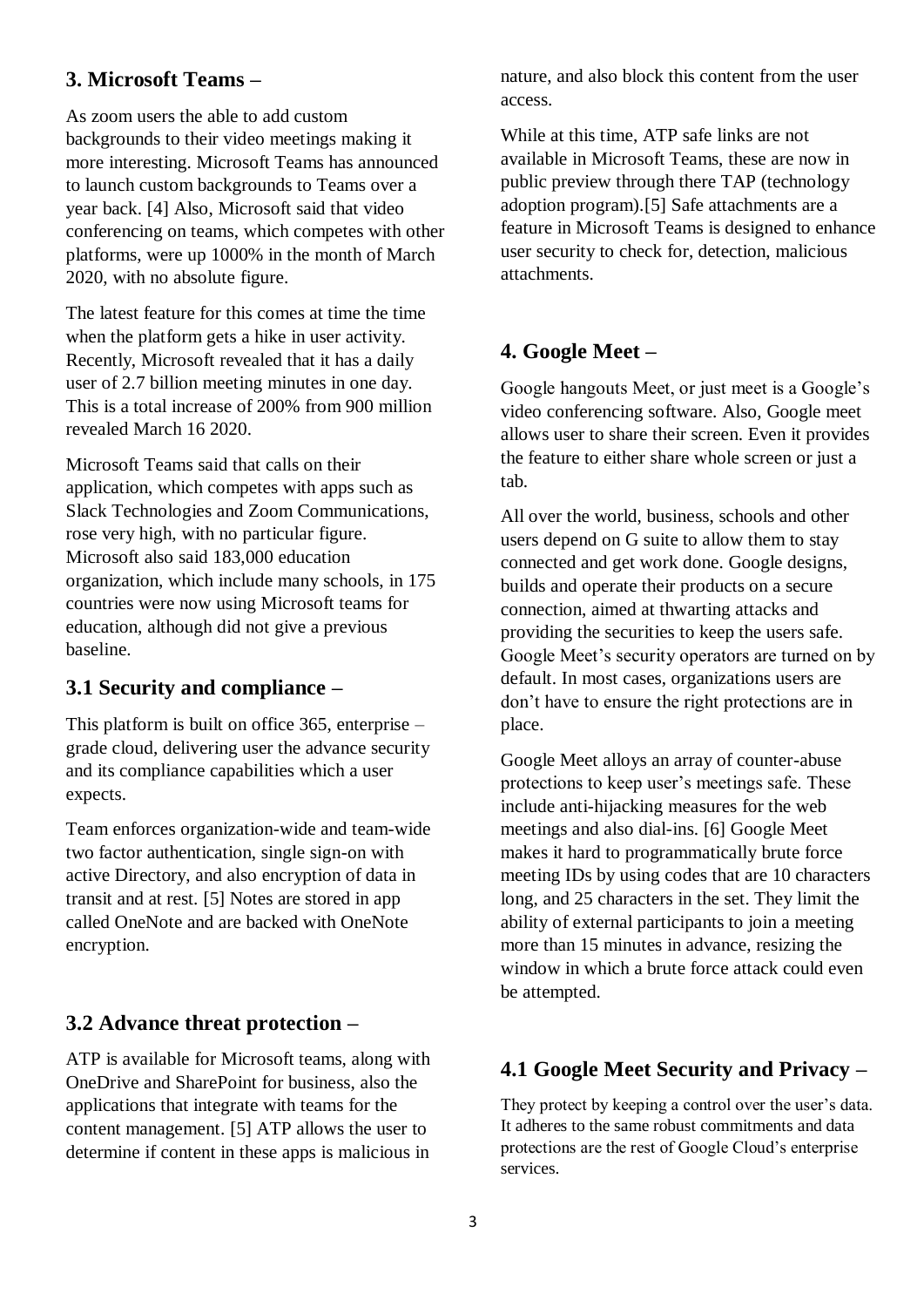

### **FIG: 2 GRAPHS FOR NO. USERS IN 2019 AND 2020**

Customers own their data. It doesn't use customer data to sell customer data to third party. Also, to help ensure data security and privacy, Google Meet supports the following encryption measures:

- 1. All of the data is encrypted in transit by default in between the Google and client for video meetings on web, on the android version and apple IOS apps, and also in meeting rooms with meeting room hardware.
- 2. If someone join the video call by their phone, the audio used for that will use the telephone carrier's network and that might not be encrypted [6].
- 3. Google meet recordings stored in Google Drive and are encrypted at rest by default.

### **5. Cisco WebEx Teams –**

Cisco WebEx Teams is a video conferencing and web conferencing software developed by Cisco's subsidiary WebEx. It allows the user with the feature of creating secure virtual work places for short term projects to solving long term problems. Using WebEx Teams, we can start and join

meetings instantly without needing to schedule them in advance. It provides native support for external video as up to 200 video users can join the team meeting this includes Cisco's own video devices and industry standard SIP endpoints

It's significant ability to integrate with third party applications like OneDrive, Google Cloud and salesforce's cloud for an uninterrupted workflow gives it a bit of edge over other contenders. It is mostly preferred by the enterprises and major companies. It also links with Microsoft Office 365, Microsoft Exchange and Google cloud Integration is also supported for proper workplace feel.

Cisco WebEx makes it easier for the for everybody to join the conference sessions even if there is absence of any kind of video equipment like webcams or any other equipment. Teleconferencing is one of the most prominent features added to the application as it allows its reach expand to a vast a region. It gives the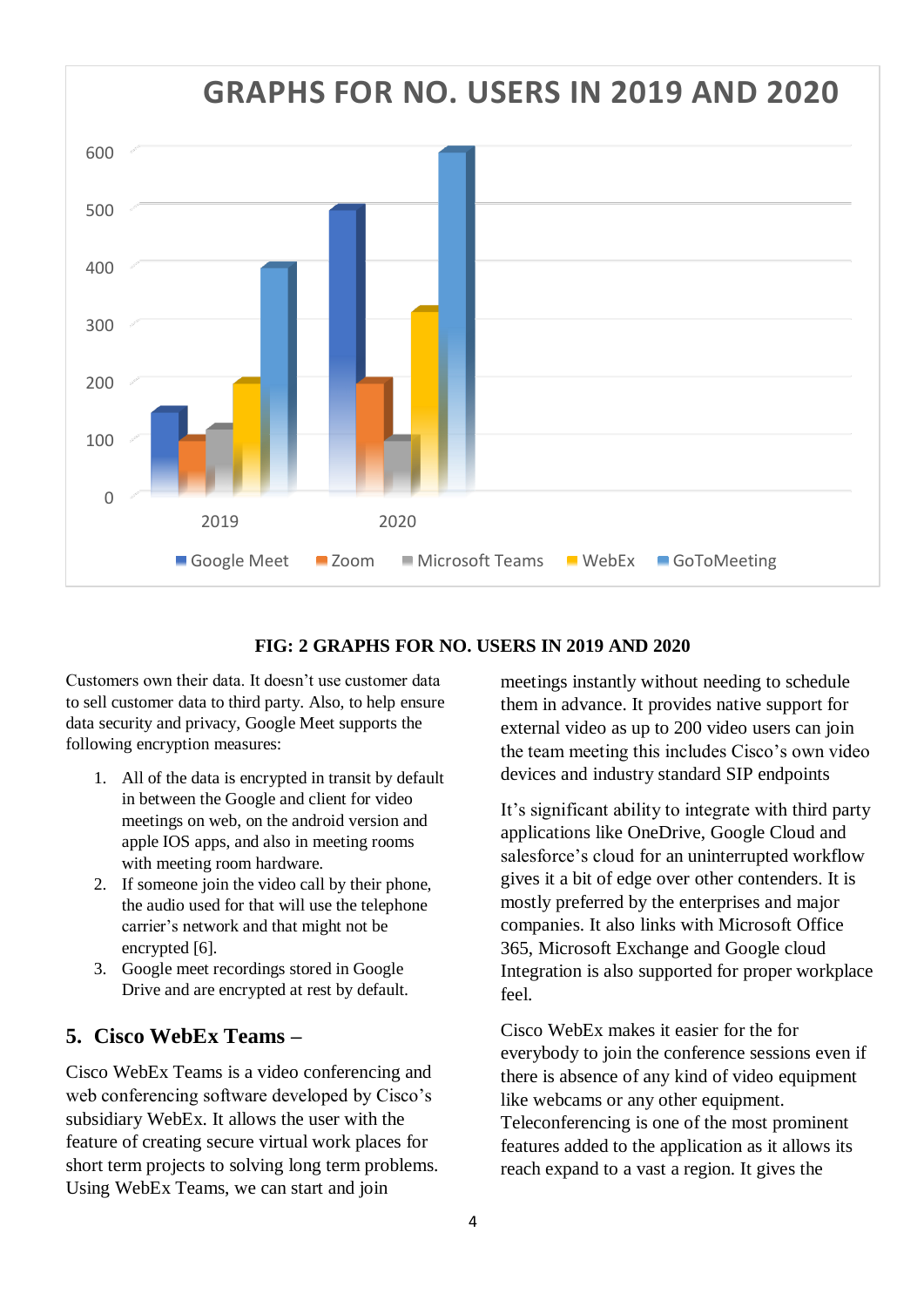participant the ability to request call-backs for joining meetings with ease.

Since, it is mostly used by corporates, it offers a great deal of security features alongside general security features which can be found in any other application. WebEx Teams offer end-to-end encryptions of all the data that is shared and all the messages that are passed in the meetings hosted on it before sending it to the cloud.

# **5.1 Cisco WebEx Teams Security and Privacy-**

Alongside end-to-end encryptions WebEx Teams also uses the secure HTTPS (Hypertext Transfer Protocol) for encrypting the data while in transit between the device and servers which is helpful in protecting the identity of both sender and receiver. Alongside such measures WebEx also uses "Advanced Encryption Standards (AES) 128,256", "Secure Hash Algorithm (SHA)1,256 and RSA"

With WebEx Teams we can add other layer of security in form of the moderators (member of the meeting who can act as administrator controlling over the information in that particular space) for teams and spaces.

Also, if any space or team has any member which is not a member of the host organization than some area like a border, background etc will be highlighted to bring attention towards the member which is not a member.

# **5.2 Password Security Standards –**

The password requirement or standards can be set according to one preferred choice to match with the company or industry standard for security. The WebEx Teams application supports identity provider that deploys "Security Assertion Mark-up Language (SAML)" and "Open Authorization 2.0 protocols (OAuth)"

## **6. GoToMeeting –**

GoToMeeting is a web-hosted service created and marketed by LogMeIn. It is a online software package which is used for online meetings, sharing desktop screens and video conferencing.

There are various features that are provided in the package with the priced subscription of GoToMeeting pack which ranges from free of cost to \$16 and upwards. Many features like Smart Meeting Assistant which is used to transcribe meetings from voice to text just like voice over dictation feature in windows, creating an external link for further sharing.

Similar to WebEx Teams, GoToMeetings can also integrate with many third-party applications and software which is used for increased productivity in the office and online meetings.

One of the most interesting features of the GoToMeetings web conferencing and video conferencing meeting is the "Call Me" feature. In this feature, we can save our contact number in the software and as soon as meeting starts, we will be receiving a call to notify us about that. It is in addition to the GoToMeeting VoIP, in which we can attend meetings on the phone call as soon as we answer the call made to us.

There are other numerous features available in the software such as Siri Integration, Dial Out, Commuter mode, Risk-Based Authentication in which it is made sure that no third party can enter the meeting with any kind of malicious intentions and many other features

## **6.1 Security and privacy concerns –**

Alongside basic security features provided such as locked meeting and password security for the meetings, GoToMeeting uses TLS encryption protecting the private chats, sessions and control the transmission of the data along the network. 256-bit AES (Advanced Encryption standards) are deployed for session cloud recording, transcription and meeting notes.

Similar to WebEx, we can also remove the attendees who doesn't belong to the organization. But this feature is also given to the host of the meeting.

### **6.2 Account Authentication Features –**

To gain access to the GoToMeeting conferencing rooms, the user must provide a valid e-mail id first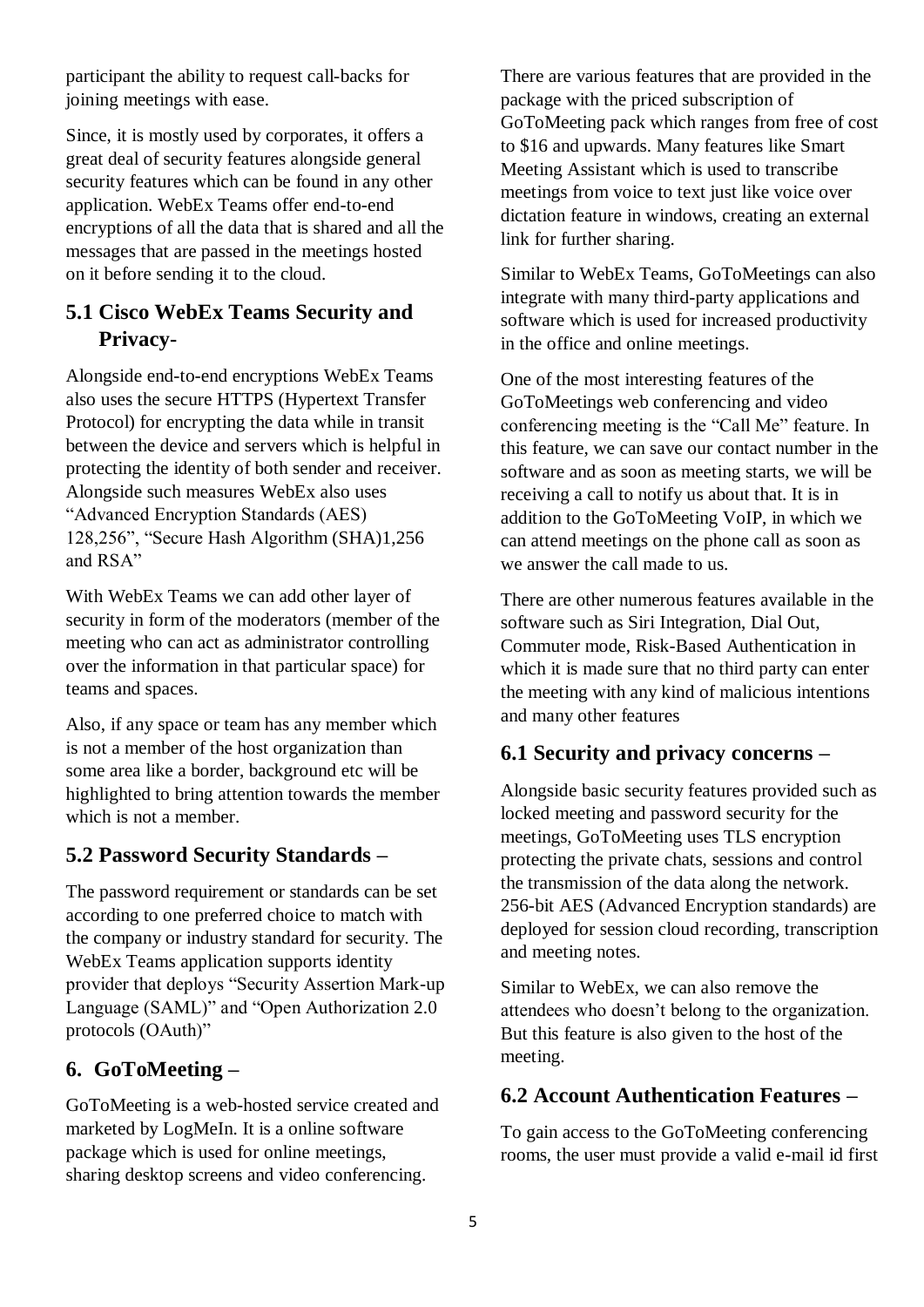and then a corresponding user account password to complete the login formality.

The passwords are not stored as simple text files or with any kind of lower encryption methods. The company deploys a cryptographic hash function which is highly resilient to dictionary attacks.

For medical practitioners, the GoToMeetings video conferencing and web conferencing app provides the HIPAA (Health Insurance Portability and Accountability Act) compliance which are set of conditions which accounts for privacy of patient's personal information protection. This facility the safe exchange of critical documents between medical professional without the risk of any third party able to access the data.

## **7. Conclusion –**

These apps are basically used to ensure connectivity amongst people virtually. Author has concluded that with every application, there are certain disadvantages. Especially, the security concerns arising with the usage of these application are the ones that should be dealt with top most priority. Author also suggest that an independent third party should provide a security rating depending on the security features being implemented by every application.

### **A COMPARISON TABLE FOR ZOOM, GOOGLE MEET AND MICROSOFT TEAMS [21]**

| Param<br><i>eters</i>     | Zoom                              | Googl<br>$\boldsymbol{e}$<br><b>Meet</b>    | <b>Micro</b><br>soft<br><b>Team</b><br>S | <b>Cisc</b><br>0<br>Web<br>$\mathbf{E} \mathbf{x}$<br><b>Tea</b><br>ms | <b>GoTo</b><br><b>Meetin</b><br>gs |
|---------------------------|-----------------------------------|---------------------------------------------|------------------------------------------|------------------------------------------------------------------------|------------------------------------|
| No. of<br>particip<br>ant | 50-500<br>,10000<br>(webin<br>ar) | 25,<br>100<br>$($ for G-<br>suite<br>users) | $250 -$<br>10000<br>(paid)               | $1 -$<br>3000                                                          | $-1000$                            |

| Authent<br>ication<br>mechan<br>ism | Poor<br>authen<br>ticatio<br>n<br>mecha<br>nism                                 | <b>Uses</b><br>SHA-1<br><b>HMA</b><br>C for<br>authen<br>ticatio<br>n | Uses<br>OAuth<br>2.0 for<br>authen<br>ticatio<br>n     | <b>NA</b>                                                                    | <b>NA</b>                                              |
|-------------------------------------|---------------------------------------------------------------------------------|-----------------------------------------------------------------------|--------------------------------------------------------|------------------------------------------------------------------------------|--------------------------------------------------------|
| Authori<br>sation<br>mechan<br>ism  | No                                                                              | Yes                                                                   | Yes                                                    | <b>NA</b>                                                                    | <b>NA</b>                                              |
| Encrypt<br>ed<br>Commu<br>nication  | No                                                                              | Yes                                                                   | Yes                                                    | 256-<br>bit<br><b>AES</b><br>,PKI                                            | Yes                                                    |
| Compat<br>ibility                   | IOS,<br>Androi<br>d,<br><b>Micros</b><br>oft,<br>Linux<br>(partial<br>$\lambda$ | IOS,<br>Androi<br>d,<br>Micros<br>oft,<br>Linux                       | IOS,<br>Androi<br>d,<br><b>Micros</b><br>oft,<br>Linux | IOS,<br>Andr<br>oid,<br>wind<br>ows,<br>Mac<br><b>OS</b><br>Not<br>Linu<br>X | IOS,<br>Android<br>Windo<br>WS,<br>Mac<br>OS,<br>linux |
| Whiteb<br>oard                      | Yes                                                                             | N <sub>o</sub>                                                        | Yes                                                    | Yes                                                                          | Yes                                                    |
| Recordi<br>ng<br>Capabil<br>ities   | Yes                                                                             | Yes                                                                   | Yes<br>(paid)                                          | Com<br>puter<br>and<br>servi<br>ces<br>base<br>d                             | Yes                                                    |
| Video<br>quality                    | HD                                                                              | HD                                                                    | VGA,<br>HQ                                             | VG<br>A,<br>HQ,<br>HD                                                        | VGA,<br>HD                                             |
| Chat<br>support                     | Yes                                                                             | Yes                                                                   | Yes                                                    | Yes                                                                          | Yes                                                    |
| Deskto<br>p<br>Sharing              | Yes                                                                             | Yes                                                                   | Yes                                                    | Yes                                                                          | Yes                                                    |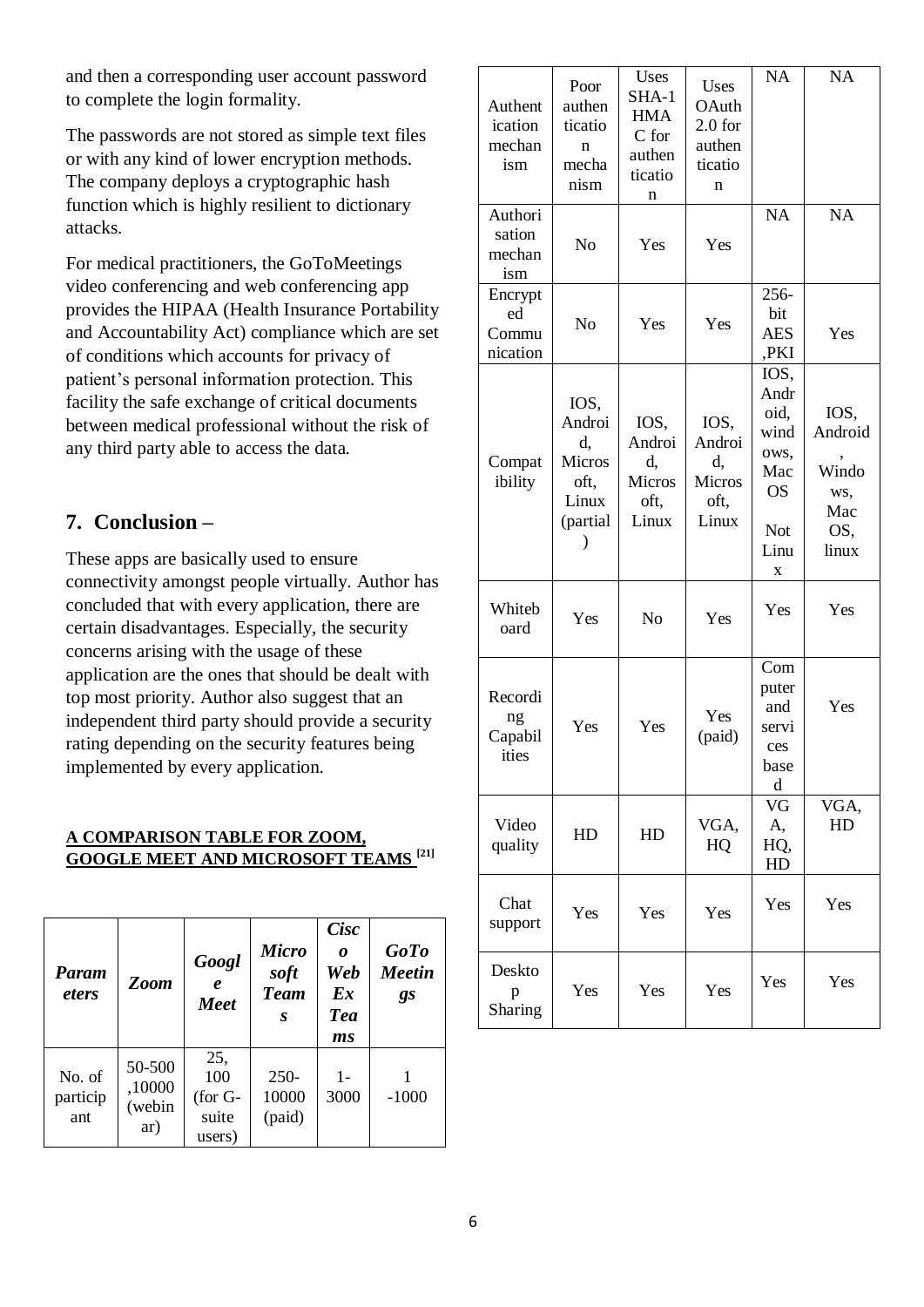## **8. Analysis Through Python-**

### 8.1 Total users allowed



8.2 Total Download on Play Store



## **References –**

[1] URL: https://www.sylamtechgroup.com%2Fwpcontent%2Fuploads%2F2019%2F04%2Fintro-videoconferencing-wp-

engb.pdf&usg=AOvVaw2G1bpURRMhsNYvr2GiSO NQ

### 8.3 Customer Support Rating



### 8.4 Rating For value for money



[2] URL: [https://www.hindustantimes.com/tech/zoom](https://www.hindustantimes.com/tech/zoom-vs-google-meet-vs-microsoft-teams-which-video-conferencing-app-to-for/story-wnBch1dX58MAC66uCVln3N.html)[vs-google-meet-vs-microsoft-teams-which-video](https://www.hindustantimes.com/tech/zoom-vs-google-meet-vs-microsoft-teams-which-video-conferencing-app-to-for/story-wnBch1dX58MAC66uCVln3N.html)[conferencing-app-to-for/story](https://www.hindustantimes.com/tech/zoom-vs-google-meet-vs-microsoft-teams-which-video-conferencing-app-to-for/story-wnBch1dX58MAC66uCVln3N.html)[wnBch1dX58MAC66uCVln3N.html](https://www.hindustantimes.com/tech/zoom-vs-google-meet-vs-microsoft-teams-which-video-conferencing-app-to-for/story-wnBch1dX58MAC66uCVln3N.html)

[3] URL: [https://www.hindustantimes.com/tech/zoom](https://www.hindustantimes.com/tech/zoom-responds-to-mha-deeming-the-app-not-safe/story-u3UpbcF4Iym2zMYlSqi6FK.html)[responds-to-mha-deeming-the-app-not-safe/story](https://www.hindustantimes.com/tech/zoom-responds-to-mha-deeming-the-app-not-safe/story-u3UpbcF4Iym2zMYlSqi6FK.html)[u3UpbcF4Iym2zMYlSqi6FK.html](https://www.hindustantimes.com/tech/zoom-responds-to-mha-deeming-the-app-not-safe/story-u3UpbcF4Iym2zMYlSqi6FK.html)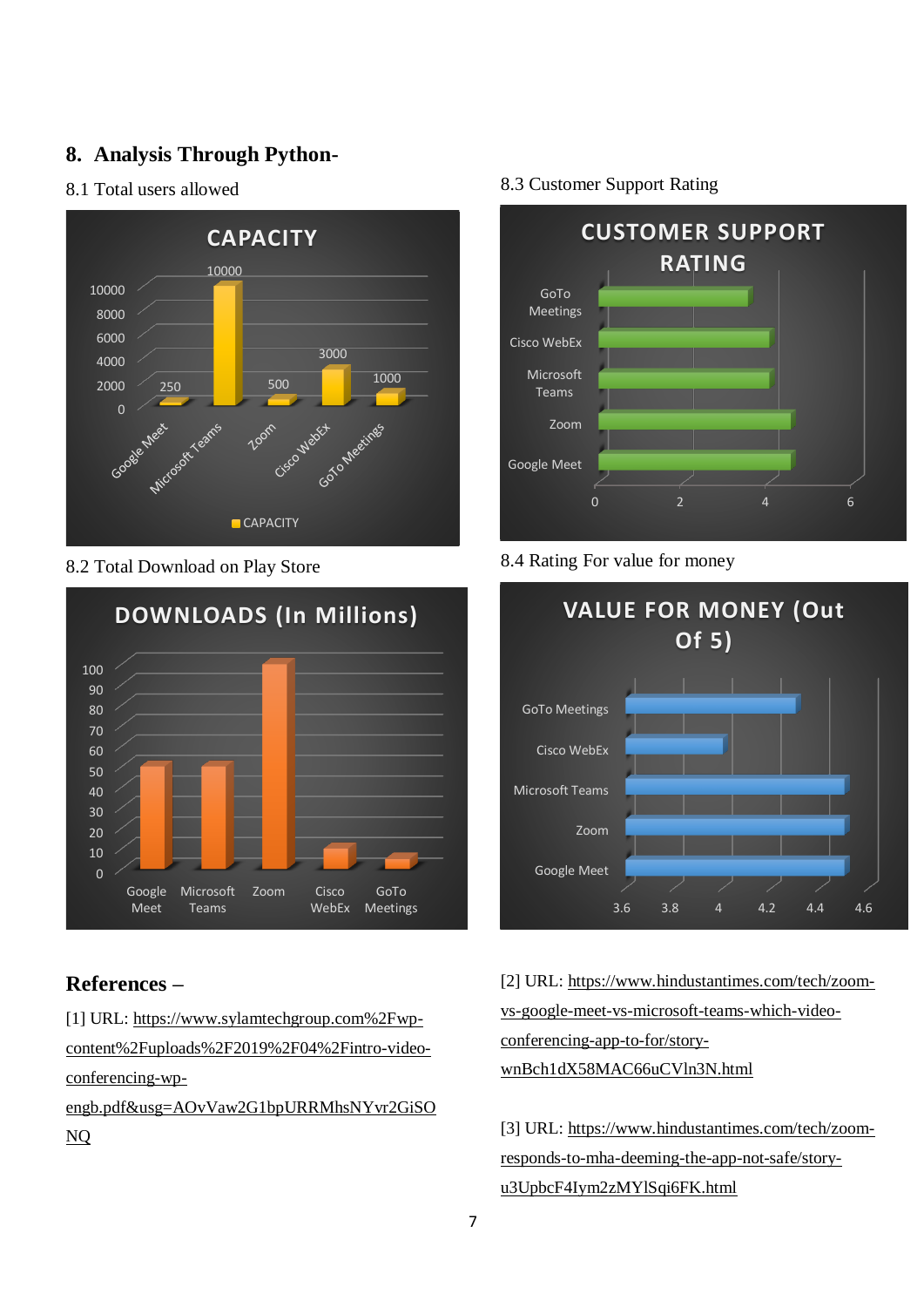[4] URL: [https://www.hindustantimes.com/tech/zoom](https://www.hindustantimes.com/tech/zoom-tips-how-to-make-video-conferencing-safer/story-xdfEjOZNbxShjpLE3iEt6I.html)[tips-how-to-make-video-conferencing-safer/story](https://www.hindustantimes.com/tech/zoom-tips-how-to-make-video-conferencing-safer/story-xdfEjOZNbxShjpLE3iEt6I.html)[xdfEjOZNbxShjpLE3iEt6I.html](https://www.hindustantimes.com/tech/zoom-tips-how-to-make-video-conferencing-safer/story-xdfEjOZNbxShjpLE3iEt6I.html) [5] URL:

[https://www.hindustantimes.com/tech/microsoft](https://www.hindustantimes.com/tech/microsoft-teams-gets-zoom-like-custom-backgrounds-for-video-calls/story-yaE864PePADvBdoR7uIkmO.html)[teams-gets-zoom-like-custom-backgrounds-for-video](https://www.hindustantimes.com/tech/microsoft-teams-gets-zoom-like-custom-backgrounds-for-video-calls/story-yaE864PePADvBdoR7uIkmO.html)[calls/story-yaE864PePADvBdoR7uIkmO.html](https://www.hindustantimes.com/tech/microsoft-teams-gets-zoom-like-custom-backgrounds-for-video-calls/story-yaE864PePADvBdoR7uIkmO.html)

#### [6] URL:

[https://www.hindustantimes.com/tech/microsoft](https://www.hindustantimes.com/tech/microsoft-teams-witnessed-video-calls-increase-by-1-000-during-march/story-2EcIljZz5ArDvoRvG4reGK.html)[teams-witnessed-video-calls-increase-by-1-000-during](https://www.hindustantimes.com/tech/microsoft-teams-witnessed-video-calls-increase-by-1-000-during-march/story-2EcIljZz5ArDvoRvG4reGK.html)[march/story-2EcIljZz5ArDvoRvG4reGK.html](https://www.hindustantimes.com/tech/microsoft-teams-witnessed-video-calls-increase-by-1-000-during-march/story-2EcIljZz5ArDvoRvG4reGK.html)

#### [7] URL:

[https://www.hindustantimes.com/tech/google](https://www.hindustantimes.com/tech/google-overhauls-its-video-calling-app-brings-meet-to-gmail-likely-to-add-zoom-like-gallery-soon/story-0CiGbGm5YM1dwm0uOJgOON.html)[overhauls-its-video-calling-app-brings-meet-to-gmail](https://www.hindustantimes.com/tech/google-overhauls-its-video-calling-app-brings-meet-to-gmail-likely-to-add-zoom-like-gallery-soon/story-0CiGbGm5YM1dwm0uOJgOON.html)[likely-to-add-zoom-like-gallery-soon/story-](https://www.hindustantimes.com/tech/google-overhauls-its-video-calling-app-brings-meet-to-gmail-likely-to-add-zoom-like-gallery-soon/story-0CiGbGm5YM1dwm0uOJgOON.html)[0CiGbGm5YM1dwm0uOJgOON.html](https://www.hindustantimes.com/tech/google-overhauls-its-video-calling-app-brings-meet-to-gmail-likely-to-add-zoom-like-gallery-soon/story-0CiGbGm5YM1dwm0uOJgOON.html)

#### [8] URL:

[https://www.hindustantimes.com/tech/google-meet-s](https://www.hindustantimes.com/tech/google-meet-s-free-access-to-premium-features-extended-till-september/story-uaNajq9eJ4L8AMtNOWAlHO.html)[free-access-to-premium-features-extended-till](https://www.hindustantimes.com/tech/google-meet-s-free-access-to-premium-features-extended-till-september/story-uaNajq9eJ4L8AMtNOWAlHO.html)[september/story-uaNajq9eJ4L8AMtNOWAlHO.html](https://www.hindustantimes.com/tech/google-meet-s-free-access-to-premium-features-extended-till-september/story-uaNajq9eJ4L8AMtNOWAlHO.html)

[9] URL: [https://docs.microsoft.com/en](https://docs.microsoft.com/en-us/microsoftteams/security-compliance-overview)[us/microsoftteams/security-compliance-overview](https://docs.microsoft.com/en-us/microsoftteams/security-compliance-overview)

[10] URL: [https://cloud.google.com/blog/products/g](https://cloud.google.com/blog/products/g-suite/how-google-meet-keeps-video-conferences-secure)[suite/how-google-meet-keeps-video-conferences](https://cloud.google.com/blog/products/g-suite/how-google-meet-keeps-video-conferences-secure)[secure](https://cloud.google.com/blog/products/g-suite/how-google-meet-keeps-video-conferences-secure)

[11] URL: Videoconferencing as a Mode of Communication: A Comparative Study of the Use of Videoconferencing and Face-to-Face Meetings

[12] URL: Augmented reality for immersive remote collaboration

#### [13] URL:

[https://www.businesstoday.in/technology/news/9](https://www.businesstoday.in/technology/news/9-video-conferencing-apps-to-use-if-youre-looking-for-alternatives-to-zoom/story/401304.html) [video-conferencing-apps-to-use-if-youre-looking-for](https://www.businesstoday.in/technology/news/9-video-conferencing-apps-to-use-if-youre-looking-for-alternatives-to-zoom/story/401304.html)[alternatives-to-zoom/story/401304.html](https://www.businesstoday.in/technology/news/9-video-conferencing-apps-to-use-if-youre-looking-for-alternatives-to-zoom/story/401304.html)

[14] URL: [https://cloud.google.com/blog/products/g](https://cloud.google.com/blog/products/g-suite/how-google-meet-supports-two-million-new-users-each-day)[suite/how-google-meet-supports-two-million-new](https://cloud.google.com/blog/products/g-suite/how-google-meet-supports-two-million-new-users-each-day)[users-each-day](https://cloud.google.com/blog/products/g-suite/how-google-meet-supports-two-million-new-users-each-day)

[15] URL: [Comparing Zoom, Microsoft Teams and](https://www.fourcast.io/blog/comparing-zoom-microsoft-teams-and-google-meet)  [Google Meet](https://www.fourcast.io/blog/comparing-zoom-microsoft-teams-and-google-meet)

[16] URL: [Google Meet adds more than 2 million new](https://www.hindustantimes.com/tech/google-meet-adds-more-than-2-million-new-users-daily-globally-report/story-KYFkAe06bdcP4V1lqt7dpN.html)  [users daily globally: Report -](https://www.hindustantimes.com/tech/google-meet-adds-more-than-2-million-new-users-daily-globally-report/story-KYFkAe06bdcP4V1lqt7dpN.html) tech - Hindustan Times

[17] URL: [Video Conferencing Definition](https://www.investopedia.com/terms/v/video-conferencing.asp)

[18] URL: [Authenticate a user in Teams -](https://docs.microsoft.com/en-us/microsoftteams/platform/concepts/authentication/authentication) Teams | [Microsoft Docs](https://docs.microsoft.com/en-us/microsoftteams/platform/concepts/authentication/authentication)

[19] URL: [How Meet encrypts information -](https://www.google.com/url?sa=t&rct=j&q=&esrc=s&source=web&cd=2&cad=rja&uact=8&ved=2ahUKEwiQr-_s_4DpAhV46XMBHR34AZ8QFjABegQIDBAD&url=https%3A%2F%2Fsupport.google.com%2Fa%2Fanswer%2F7582940%3Fhl%3Den&usg=AOvVaw2tCosGoQTd5i0PQ6bagZMk) G Suite [Admin Help -](https://www.google.com/url?sa=t&rct=j&q=&esrc=s&source=web&cd=2&cad=rja&uact=8&ved=2ahUKEwiQr-_s_4DpAhV46XMBHR34AZ8QFjABegQIDBAD&url=https%3A%2F%2Fsupport.google.com%2Fa%2Fanswer%2F7582940%3Fhl%3Den&usg=AOvVaw2tCosGoQTd5i0PQ6bagZMk) Google ...

[20] URL: [Work Anywhere with your G Suite digital](https://www.fourcast.io/work-anywhere?hsCtaTracking=dffb1bbf-c377-47d0-9696-d4551115a21d%7C70dbbf85-49a3-4712-896e-1c5b54b89ad9)  [workplace I Fourcast](https://www.fourcast.io/work-anywhere?hsCtaTracking=dffb1bbf-c377-47d0-9696-d4551115a21d%7C70dbbf85-49a3-4712-896e-1c5b54b89ad9)

[21] URL: https://en.wikipedia.org/wiki/Comparison\_of\_web\_con ferencing\_software [22]URL: Cisco Webex Software - [2020 Reviews, Pricing &](https://www.softwareadvice.com/webinar/cisco-webex-profile/)  [Demo](https://www.softwareadvice.com/webinar/cisco-webex-profile/) [23] URL: